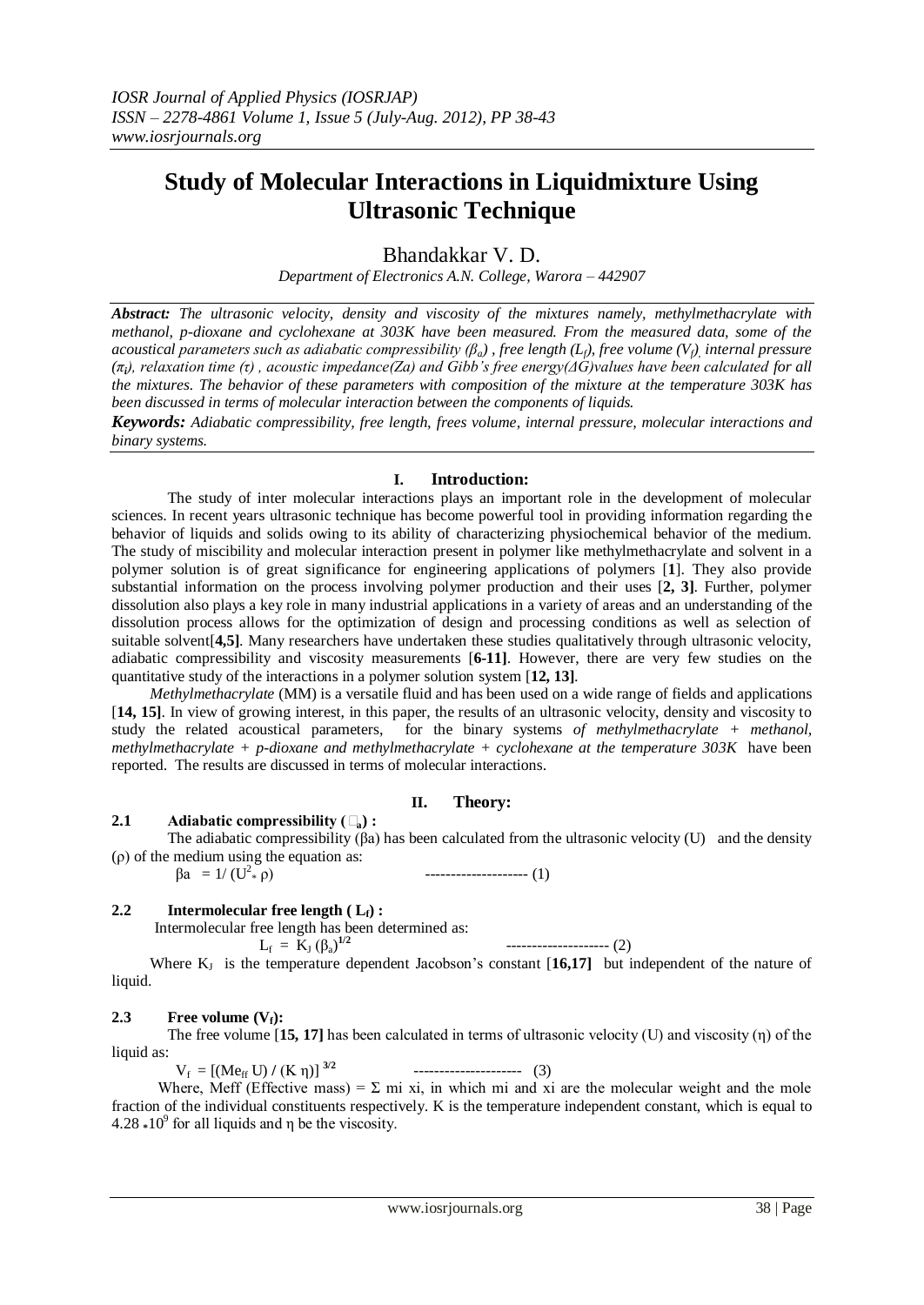#### **2.4 Internal pressure (**□**i):**

On the basis of statistical thermodynamics, Suryanarayana [**18]**, derived an expression for the determination of internal pressure  $(\pi_i)$  by the use of free volume concept as:

 $\pi i = (b \text{ RT})[(K * \eta) / (U)]^{1/2} * [(p^{2/3}) / (Me_{ff}^{7/6})]$  ---------------------(4)

Where, b is the cubic packing which is assumed to be 2 for all liquids and solutions, K is the temperature independent constant T is the absolute temperature, R is universal gas constant,  $\eta$  be the viscosity and Meff the effective molecular weight .

#### **2.5 Relaxation time (□):**

Relaxation time **(**□) is the time taken for the excitation energy to appear as translational energy and it depends on temperature and on impurities. The dispersion of ultrasonic velocity in binary mixture reveals information about the characteristic time of the relaxation process that causes dispersion. The relaxation time  $(\Box)$  can be calculated from the relation as;

 $\Box = (4/3) \beta a * \eta$ . ---------------- (5)

Where **<b>a**and **□** are adiabatic compressibility and viscosity of the liquid and liquid mixtures.

#### **2.6 Acoustic impedance (Za):**

The specific acoustic impedance is given by

 $Za = U_* \rho.$  ---------------- (6)

Where **U** and  $\Box$  are the ultrasonic velocity and density of the liquid respectively.

#### **2.7 Gibb's free energy (** $\Box$ **G):**

The relaxation time for a given transition is related to the activation energy. The variation of relaxation time (**β)** with temperature (**T**) can be expressed in the form of Eyring self process theory.

 $1/\Box = [(K_B T)/h]$ \*exp (- $\Delta G/K_B T$ ). ------------------ (7)

The above equation can be rearranged as,<br> $\Delta G = (-K_{\rm B}T) \log[h/(K_{\rm B}T\tau)].$  ----------------- (8)  $\Delta G = (-K_B T) \log[h/(K_B T \tau)].$ 

**or,** ΔG = (KBT) log [(KBTτ)**/**h]. ---------------- (9)

Where  $K_B$  is the Boltzmann's constant (1.3806×10  $\square$ <sup>23</sup> Jk<sup>-1</sup>), **h** is the plank's constant (6.63 x 10<sup>-34</sup> JS), **T** be the absolute temperature and  $\Box$  be the relaxation time.

#### **III. Experimental Details:**

 The component fluid namely methylmethacrylate (solute) and the methanol, p– dioxane and cyclohexane (solvents) were obtained of Anal R grade, again they were purified and redistilled in accordance with the usual procedure [**18, 19]** before use. The binary mixture of various mole fractions of two component in the systems, namely methylmethacrylate + methanol, methylmethacrylate +cyclohexane and methylmethacrylate + p – dioxane (here after p–dioxane referred as dioxane only), were prepared immediately before use.

 The ultrasonic velocity (U) of frequency 10MHz and density (ρ) in these binary mixtures were measured by employing ultrasonic time inter- velometer(UTI -101, Innovative instrument, Hyderabad) and hydrostatic sinker method in the temperature range  $10 - 40^{\circ}$ C, with an overall accuracy of  $\pm 0.1$ m/s , Ultra thermo state U–10 maintained temperature of the sample constant to  $\pm$  0.1°C. A specially designed and fabricated double walled metallic ultrasonic cell and glass cell along with 6 – digit monopan balance permitted to achieve accuracy of 1 in 10<sup>4</sup> m/s in velocity and 1 in 10<sup>4</sup> gm in density measurement. The viscosity (n) was measured using Ostwald's viscometer with an accuracy of  $\pm$  0.0001Nm<sup>-2</sup>S. All the precautions were taken to minimize the possible experimental error. The setup is checked for standard liquids. The values obtained are compared with Literature **[18-21]** values and found that, they match very well with each other.

**IV. TABLES**

| <b>Table – 4.1:</b> Comparison of experimental values of density (p), viscosity (n) and ultrasonic Velocity (U) of |  |  |  |  |
|--------------------------------------------------------------------------------------------------------------------|--|--|--|--|
| pure liquids at 303K with literature values:                                                                       |  |  |  |  |

| Pure liquids          |        | Density( $\rho$ )<br>Viscosity $(\eta)$<br>$(10^{-3}$ NSm <sup>-2</sup> )<br>$(Kg \; m^{-3})$ |        | Velocity (U)<br>(m/s) |        |            |
|-----------------------|--------|-----------------------------------------------------------------------------------------------|--------|-----------------------|--------|------------|
|                       | Expt.  | Literature                                                                                    | Expt.  | Literature            | Expt   | literature |
| 1. Methylmethacrylate | 947.4  | $---$                                                                                         | 0.4797 | $---$                 | 1141.0 | $---$      |
| 2. Methanol           | 776.1  | 777.7                                                                                         | 0.5150 | 0.5030                | 1086.0 | 1087.6     |
| 3. Dioxane            | 1027.4 | 1028.1                                                                                        | 0.8154 | 1.010                 | 1324.0 | 1323.0     |
| 4. Cyclohexane        | 772.3  | 763.7                                                                                         | 0.6887 | 0.68950               | 1240.0 | 1243.3     |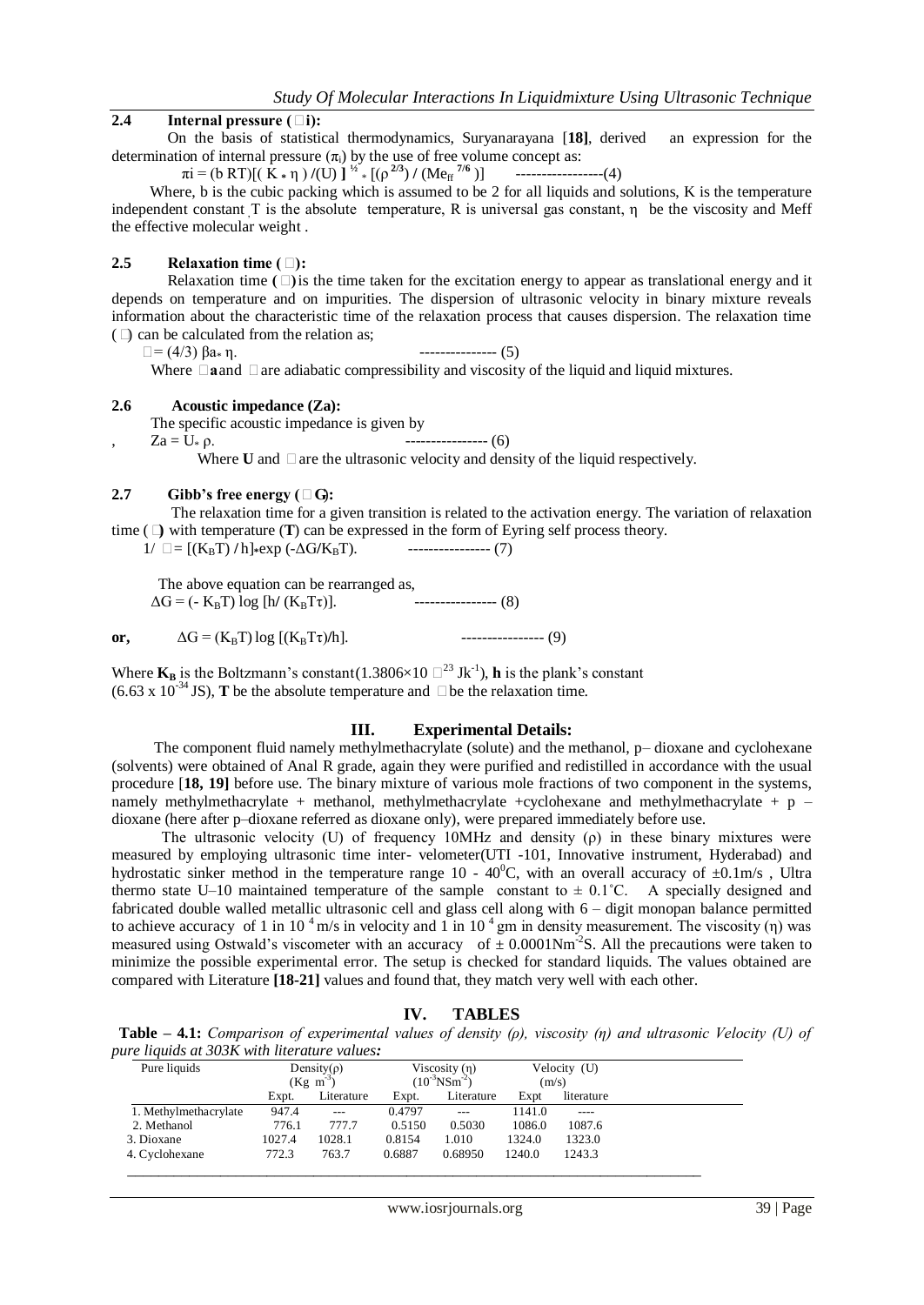|                      |     | systems - I, II & III: |                                                |                                 |  |  |
|----------------------|-----|------------------------|------------------------------------------------|---------------------------------|--|--|
| Mole                 |     | $density(\rho)$        | viscosity $(\eta)$                             | $\overline{\text{velocity}}(U)$ |  |  |
| Fraction             |     | $(\text{kg m}^3)$      | $(10^{-3} \text{ N} \text{ s} \text{m}^{-2})$  | $(ms^{-1})$                     |  |  |
| X1<br>X <sub>2</sub> |     |                        |                                                |                                 |  |  |
|                      |     |                        | System -I: methylmethacrylate + methanol.      |                                 |  |  |
| 0.1                  | 0.9 | 790.00                 | 0.5380                                         | 1095.00                         |  |  |
| 0.2                  | 0.8 | 807.20                 | 0.5600                                         | 1101.00                         |  |  |
| 0.3                  | 0.7 | 827.60                 | 0.5830                                         | 1103.00                         |  |  |
| 0.4                  | 0.6 | 835.10                 | 0.6010                                         | 1112.00                         |  |  |
| 0.5                  | 0.5 | 851.30                 | 0.6240                                         | 1118.00                         |  |  |
| 0.6                  | 0.4 | 867.30                 | 0.6470                                         | 1123.00                         |  |  |
| 0.7                  | 0.3 | 891.20                 | 0.6700                                         | 1125.00                         |  |  |
| 0.8                  | 0.2 | 899.30                 | 0.6930                                         | 1133.00                         |  |  |
| 0.9                  | 0.1 | 914.10                 | 0.7160                                         | 1137.00                         |  |  |
|                      |     |                        | System - II: methylmethacrylate + dioxane      |                                 |  |  |
| 0.1                  | 0.9 | 1010.90                | 0.8088                                         | 1286.00                         |  |  |
| 0.2                  | 0.8 | 999.90                 | 0.8022                                         | 1254.00                         |  |  |
| 0.3                  | 0.7 | 991.80                 | 0.7957                                         | 1230.00                         |  |  |
| 0.4                  | 0.6 | 980.90                 | 0.7890                                         | 1215.00                         |  |  |
| 0.5                  | 0.5 | 970.00                 | 0.7824                                         | 1210.00                         |  |  |
| 0.6                  | 0.4 | 962.00                 | 0.7757                                         | 1184.00                         |  |  |
| 0.7                  | 0.3 | 952.00                 | 0.7691                                         | 1170.00                         |  |  |
| 0.8                  | 0.2 | 941.00                 | 0.7623                                         | 1152.00                         |  |  |
| 0.9                  | 0.1 | 940.80                 | 0.7588                                         | 1140.00                         |  |  |
|                      |     |                        | System - III: methylmethacrylate + cyclohexane |                                 |  |  |
| 0.1                  | 0.9 | 786.90                 | 0.6947                                         | 1230.00                         |  |  |
| 0.2                  | 0.8 | 801.20                 | 0.7007                                         | 1219.00                         |  |  |
| 0.3                  | 0.7 | 825.70                 | 0.7068                                         | 1206.00                         |  |  |
| 0.4                  | 0.6 | 846.80                 | 0.7130                                         | 1198.00                         |  |  |
| 0.5                  | 0.5 | 845.30                 | 0.7193                                         | 1187.00                         |  |  |
| 0.6                  | 0.4 | 863.90                 | 0.7253                                         | 1180.00                         |  |  |
| 0.7                  | 0.3 | 885.90                 | 0.7314                                         | 1164.00                         |  |  |
| 0.8                  | 0.2 | 892.90                 | 0.7376                                         | 1155.00                         |  |  |
| 0.9                  | 0.1 | 910.30                 | 0.7437                                         | 1151.00                         |  |  |

*Study Of Molecular Interactions In Liquidmixture Using Ultrasonic Technique*

**Table – 4.2:** *The experimental values of density (ρ), viscosity (η) and Ultrasonic Velocity (U) at 303K for the* 

 **Table – 4.3:** *The values of adiabatic compressibility (*βa*), free length (Lf). Free Volume (Vf), internal pressure (i), Acoustic impedance (Za), Relaxation time (τ) and Gibb's Free energy (ΔG) at 303 K for the systems: I, II & III respectively.*

| $(kgm-2S-2)$<br>(KJmole <sup>-</sup> |
|--------------------------------------|
|                                      |
|                                      |
| 0.2841<br>0.8651                     |
| 0.8887<br>0.2855                     |
| 0.2876<br>0.9128                     |
| 0.9286<br>0.2885                     |
| 0.2880<br>0.9518                     |
| 0.9740<br>0.2915                     |
| 0.2922<br>1.0026                     |
| 1.0189<br>0.2942                     |
| 1.0393<br>0.2959                     |
|                                      |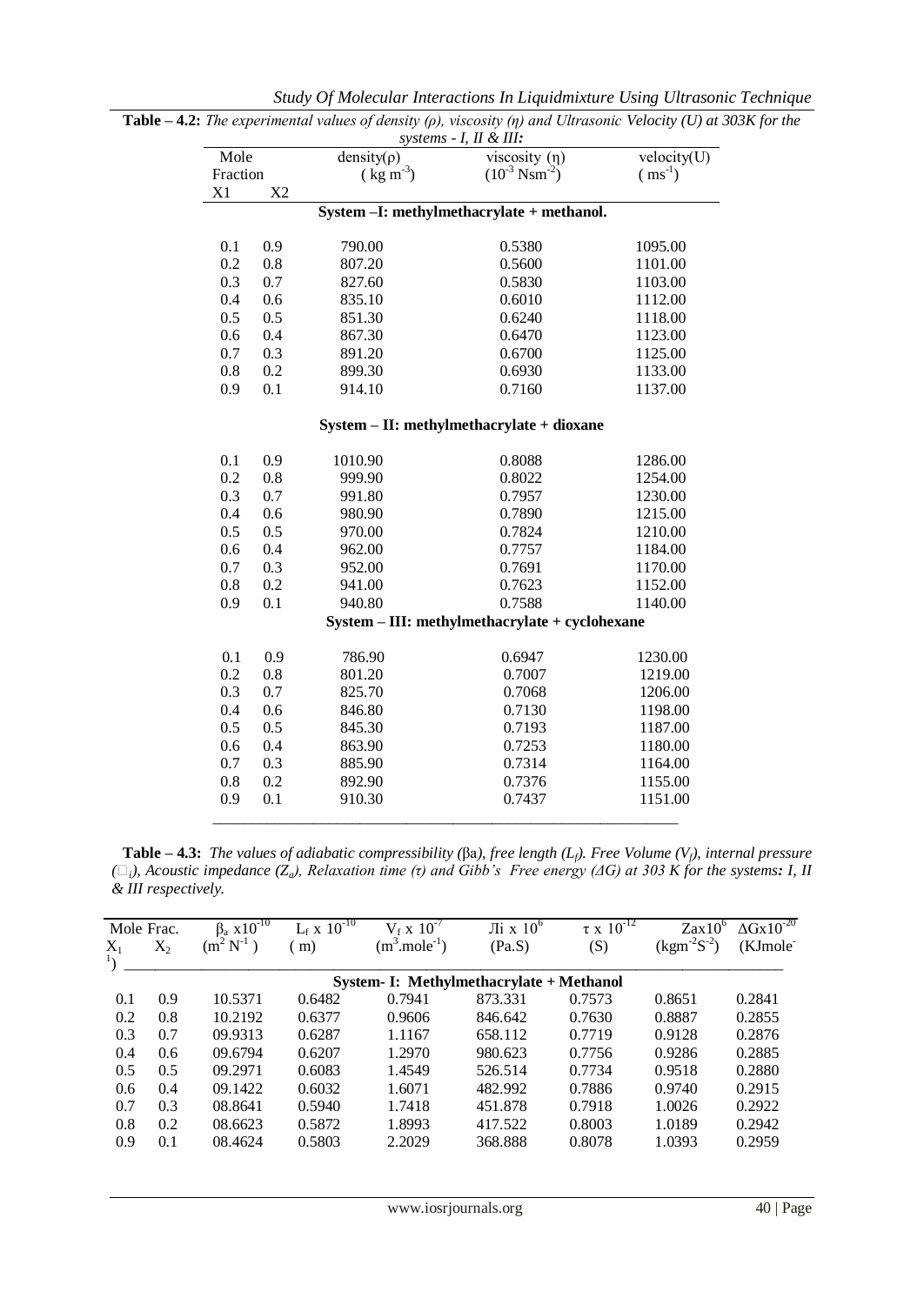*Study Of Molecular Interactions In Liquidmixture Using Ultrasonic Technique*

| System-II: Methylmethacrylate + dioxane |     |           |        |        |                                              |        |        |        |  |  |
|-----------------------------------------|-----|-----------|--------|--------|----------------------------------------------|--------|--------|--------|--|--|
| 0.1                                     | 0.9 | 05.9185   | 0.4854 | 1.9075 | 440.952                                      | 0.6382 | 1.3000 | 0.2531 |  |  |
| 0.2                                     | 0.8 | 06.3591   | 0.5031 | 1.9006 | 434.666                                      | 0.6801 | 1.2539 | 0.2646 |  |  |
| 0.3                                     | 0.7 | 06.6645   | 0.5150 | 1.9063 | 428.111                                      | 0.7070 | 1.2199 | 0.2717 |  |  |
| 0.4                                     | 0.6 | 06.9059   | 0.5243 | 1.9328 | 419.371                                      | 0.7264 | 1.1918 | 0.2766 |  |  |
| 0.5                                     | 0.5 | 07.0413   | 0.5294 | 1.9833 | 409.146                                      | 0.7345 | 1.1737 | 0.2786 |  |  |
| 0.6                                     | 0.4 | 07.4105   | 0.5431 | 1.9820 | 403.730                                      | 0.7664 | 1.1397 | 0.2863 |  |  |
| 0.7                                     | 0.3 | 07.6735   | 0.5527 | 2.0094 | 395.616                                      | 0.7868 | 1.1138 | 0.2911 |  |  |
| 0.8                                     | 0.2 | 08.0051   | 0.5645 | 2.0267 | 388.311                                      | 0.8136 | 1.0844 | 0.2972 |  |  |
| 0.9                                     | 0.1 | 08.1782   | 0.5708 | 2.0461 | 383.093                                      | 0.8273 | 1.0725 | 0.3002 |  |  |
|                                         |     |           |        |        |                                              |        |        |        |  |  |
|                                         |     |           |        |        | System III: methylmethacrylate + Cyclohexane |        |        |        |  |  |
| 0.1                                     | 0.9 | 8.3998    | 0.5782 | 2.1131 | 370.744                                      | 0.7780 | 0.9679 | 0.2890 |  |  |
| 0.2                                     | 0.8 | 8.3995    | 0.5582 | 2.1156 | 370.502                                      | 0.7847 | 0.9767 | 0.2906 |  |  |
| 0.3                                     | 0.7 | 8 3 2 6 9 | 0.5757 | 2.1157 | 371.0                                        | 0.7847 | 0.9958 | 0.2903 |  |  |
| 0.4                                     |     |           |        |        |                                              |        |        |        |  |  |
|                                         | 0.6 | 8.2282    | 0.5723 | 2.1191 | 375.141                                      | 0.7822 | 1.0145 | 0.2900 |  |  |
| 0.5                                     | 0.5 | 8 3 9 6 3 | 0.5781 | 2.1175 | 370.441                                      | 0.8052 | 1.0034 | 0.2953 |  |  |
| 0.6                                     | 0.4 | 8.3133    | 0.5752 | 2.1270 | 371.009                                      | 0.8039 | 1.0194 | 0.2950 |  |  |
| 0.7                                     | 0.3 | 8.3312    | 0.5758 | 2.1119 | 394.186                                      | 0.8124 | 1.0312 | 0.2969 |  |  |
| 0.8                                     | 0.2 | 8.3952    | 0.5780 | 2.1264 | 371.787                                      | 0.8256 | 1.0313 | 0.2998 |  |  |
| 0.9                                     | 0.1 | 8.2588    | 0.5733 | 2.1243 | 371.687                                      | 0.8189 | 1.0478 | 0.2984 |  |  |

### **V. Result discussion:**

 The experimentally measured and literature values [**18-20]** of density, velocity and viscosity for pure liquids at 303K are presented in **table -4.1**. Experimental density, viscosity and ultrasonic velocity values for the three binary systems namely, **system-I:** methylmethacrylate + methanol, **system-II:** methylmethacrylate +dioxane and **system–III** : methylmethacrylate+ cyclohexane respectively at 303K are given in the **table - 4.2**. The parameters, adiabatic compressibility( $\beta_a$ ), free length (L<sub>t</sub>), free volume(V<sub>t</sub>), acoustic impedance (Za), internal pressure (πi), relaxation time (τ) and Gibb's free energy (ΔG) at temperature 303K are listed in **table – 4.3**. The variation of βa, L<sub>f</sub> and Vf , Vs mole fraction(x) at  $303K$  for the **system –I** : methylmethacrylate+methanol , **system- II** : methylmethacrylate+ dioxane & **system III** – methylmethacrylate+ cyclohexane are shown in the **fig. 1, 2 and 3** respectively. The variation of  $\pi i$ , Za,  $\tau \& \Delta G$  Vs mole fraction(x) at 303K for the **system - I**: methylmethacrylate + methanol, **system-II**: methylmethacrylate+ dioxane and **system –III** methylmethacrylate + cyclohexane are shown in the **fig**. **4, 5, 6 & 7** respectively.

From *the table* – **4.2**, it is noted that, the density ( $\rho$ ) increases with increase in mole fraction for the systems-I & III i.e. for methylmethacrylate + methanol and methylmethacrylate + cyclohexane and the density decreases for the system –II i.e. for the system methylmethacrylate+ dioxane with increase in mole fraction. Ultrasonic velocity and viscosity increases with increase in mole fraction of the solute in case of the system - I (methylmethacrylate + methanol). In case of the system -II (methylmethacrylate +dioxane) ultrasonic velocity

and viscosity decreases with increase in mole fraction of the solute. While in case of the system- III (methylmethacrylate + cyclohexane), ultrasonic velocity decreases, and viscosity increase with increase in mole fraction of the solute. The increase in the velocity, in the system- I (methylmethacrylate +methanol) is due to decrease in adiabatic compressibility and free length **(fig-1 & fig-2).** In the system –II (methylmethacrylate+dioxane), velocity decreases, due the increase in adiabatic compressibility and the free length **(fig- 1 & fig- 2).**

 It has been observed that for a given concentration, as the number of CH-group or Chain length changes, the sound velocity changes. This may lead to the presence of specific molecular interaction between the molecules of the liquid mixture. The adiabatic compressibility and free length are the deciding factors of the ultrasonic velocity in the liquid systems. The internal pressure decrease **(fig-4)** and free volume increase (**fig-3**) with increasing mole fraction of the salute in all the three systems. The internal pressure may gives information regarding the nature and strength of forces existing between the molecules. It represents the presence of weak interaction between the solute and solvent molecules.

 Acoustic impedance (Za) increases with increase in the mole fraction of the solute in the systems- I & III and decrease in the system- II **(fig-6).** The relaxation time (τ) also increases with increasing the mole concentration of the solute in all the systems **(fig-5).** The dispersion of the ultrasonic velocity in the system may contain information about the characteristic time (τ) of the relaxation process that causes dispersion. The relaxation time which is in the order of  $10^{-12}$  sec., is due to structural relaxation process [22] and in such a situation, it is suggested that, the molecules get rearranged due to co-operative process **[23].**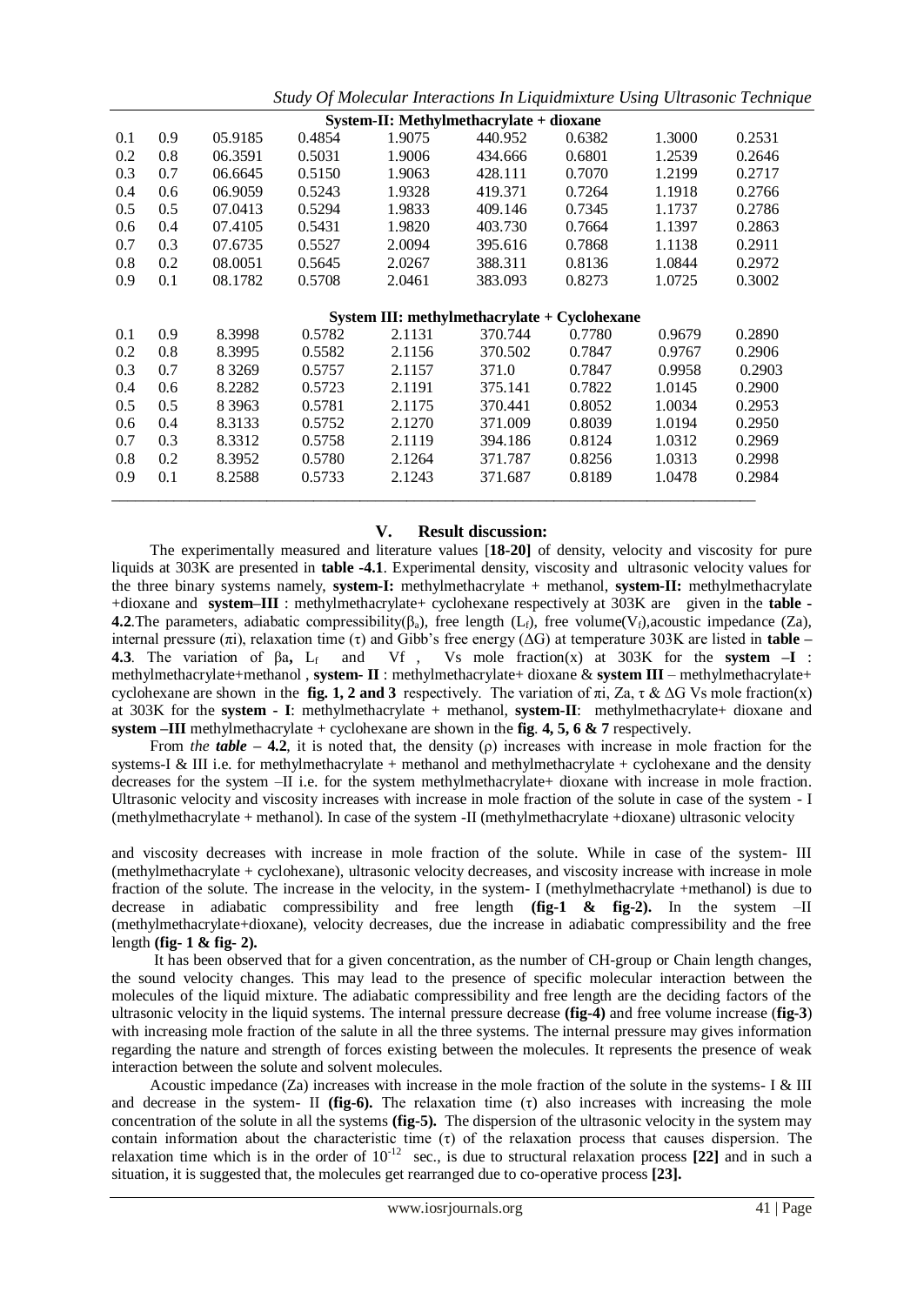The Gibb's free energy  $(\Delta G)$  increases with increasing mole fraction the solute of all the systems **(fig-7)**. This may be due to the intermediate compound formation between the binary liquids. It is observed that, generally, the increase in Gibb's free energy favors the formation of product from reaction. This observation confirms the formation of hydrogen bonding in the binary mixture.





 $0.7$ 

 $0.9$ 

 $0.1$ 

 $0.3$ 

 $0.5\,$ 

MoleFraction